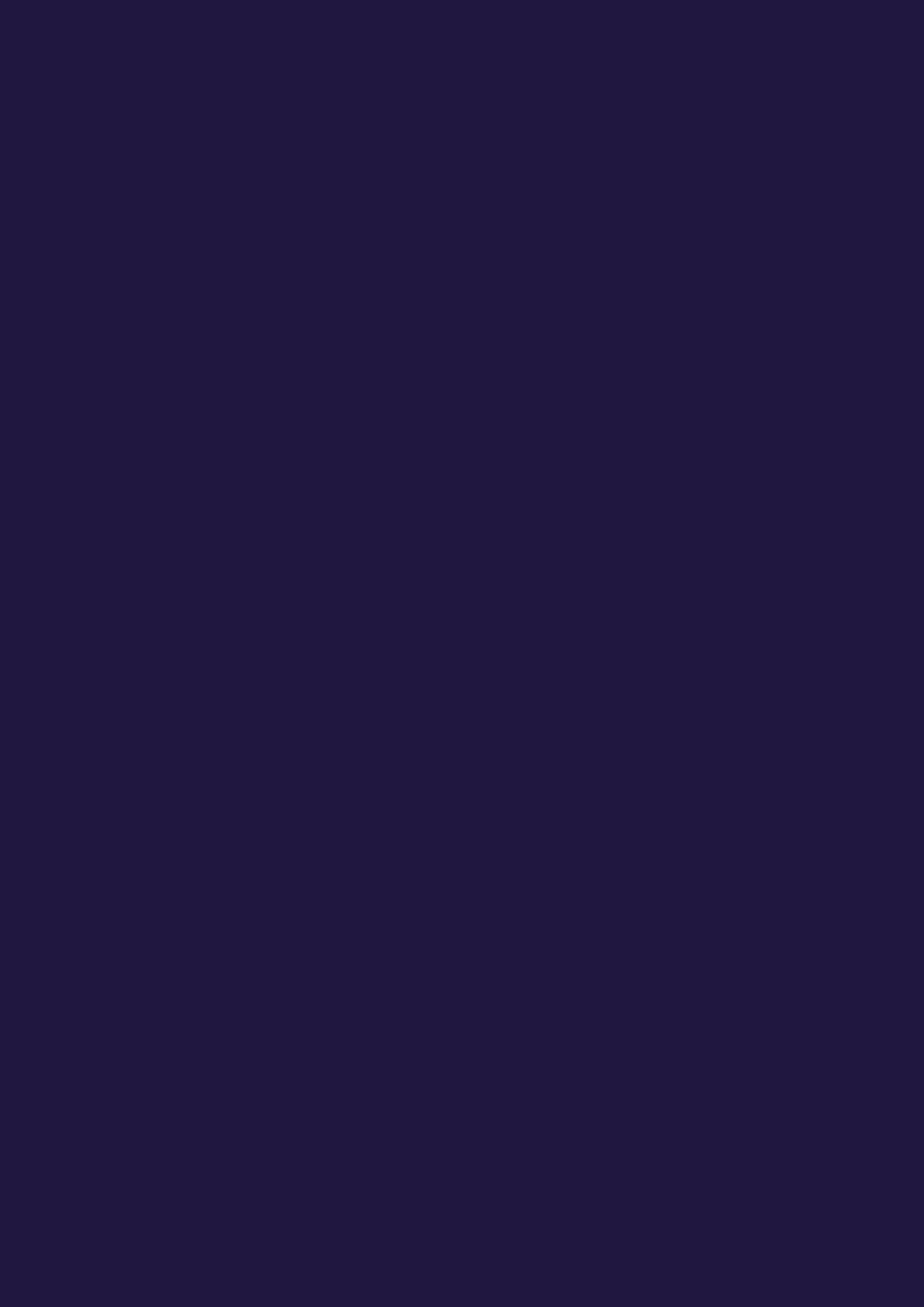### **Contents**

| <b>01.</b> Chairperson's Foreward                           | 4                 |
|-------------------------------------------------------------|-------------------|
| <b>02.</b> BAI Strategy Statement 2021-2023                 | 6                 |
| <b>03.</b> Promoting Plurality and Diversity                | 8                 |
| <b>04.</b> Achieving Excellence and Accountability          | 10                |
| <b>05.</b> Leadership in Change                             | $12 \overline{ }$ |
| <b>06.</b> Empowering Audiences                             | 14                |
| <b>07.</b> Enhancing Innovation and Sectoral Sustainability | 16                |
| <b>08.</b> Our Commitment to Human Rights and Equality      | 18                |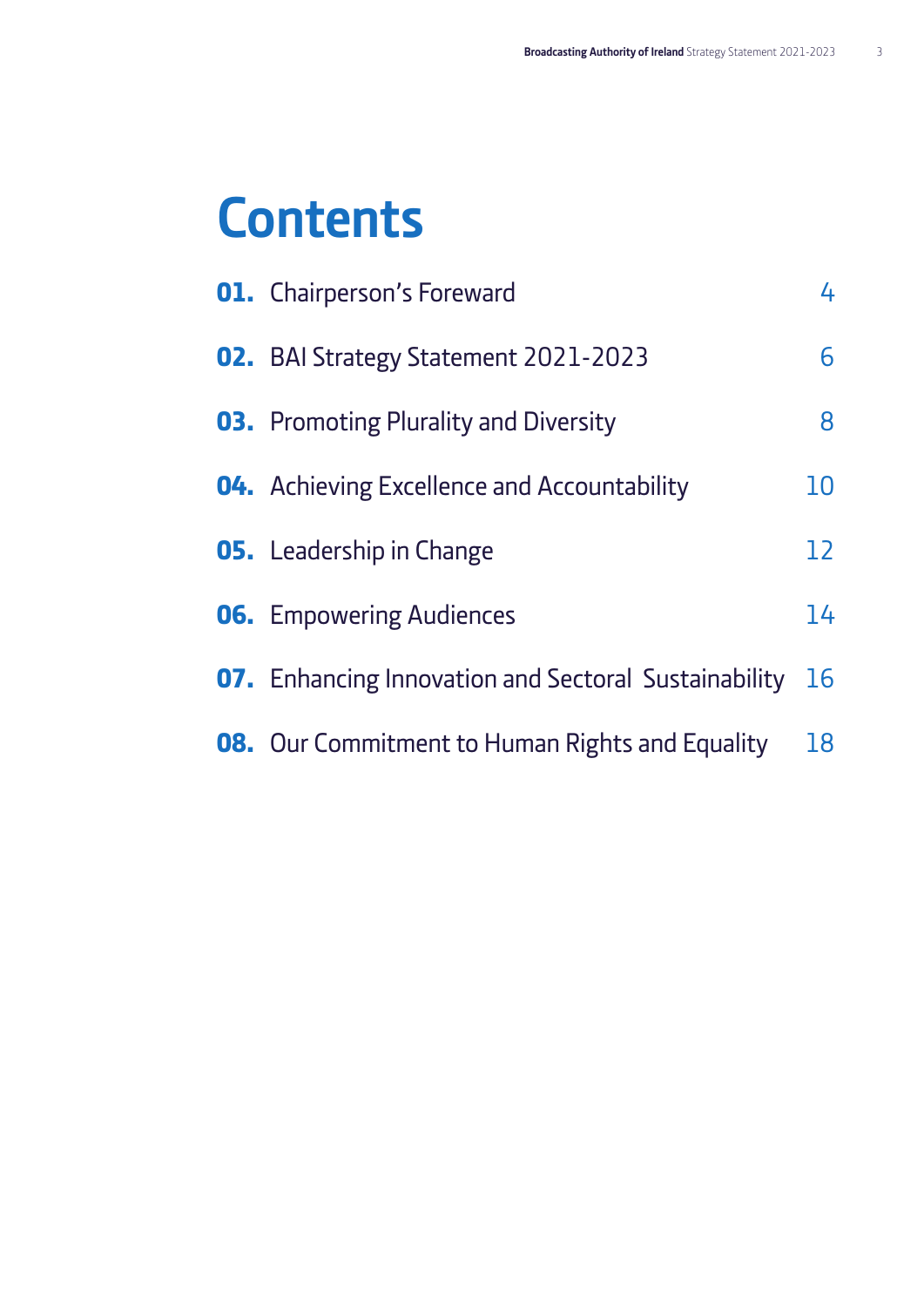#### <span id="page-3-0"></span>**Chairperson's Foreward**

A wise American general once said that plans are useless but planning is indispensable. General Dwight D Eisenhower who later became the 34th President of the United States was speaking about preparations for battle but his advice is apposite in a wider context.

In an unpredictable and rapidly changing environment, flexibility and adaptability are essential. However, so too are vision and clarity of purpose. In responding to the challenges looming in the broadcasting environment, this Strategy Statement seeks to marry the best of both approaches.

Section 29 of the Broadcasting Act (2009) requires the BAI to adopt a Statement of Strategy reflecting its functions. This is the fourth such strategic statement launched by the BAI since its establishment in 2009 and, subject to developments, it may well be the last. Like its predecessors, the statement has been informed by a comprehensive review of the effectiveness of the previous plan, an extensive consultation with stakeholders and an in-depth assessment of the current context, nationally and internationally.

It is a truism that the media landscape has been transformed over the past decade by technological change, changing patterns of media consumption, and diminishing advertising revenue. While media regulation has struggled to keep pace, we are now in a period of transition. The adoption and imminent transposition into Irish law of the revised EU Audiovisual Media Services Directive, which aims to respond to the digital age and create a more level playing field between traditional television and newer on-demand and videosharing services, is a catalyst for change. There will be key developments in the regulatory landscape during the period of this Strategy Statement including the transfer of the BAI's functions to a new Media Commission with enhanced powers covering the regulation of online services and harmful content.

The BAI is a respected regulator which espouses well established media principles such as plurality, diversity, transparency, access, accountability, sustainability and the vital necessity for culturally relevant content. We do not see those values being abandoned or diluted in the new era of regulation; they are all affirmed in this Strategic Statement.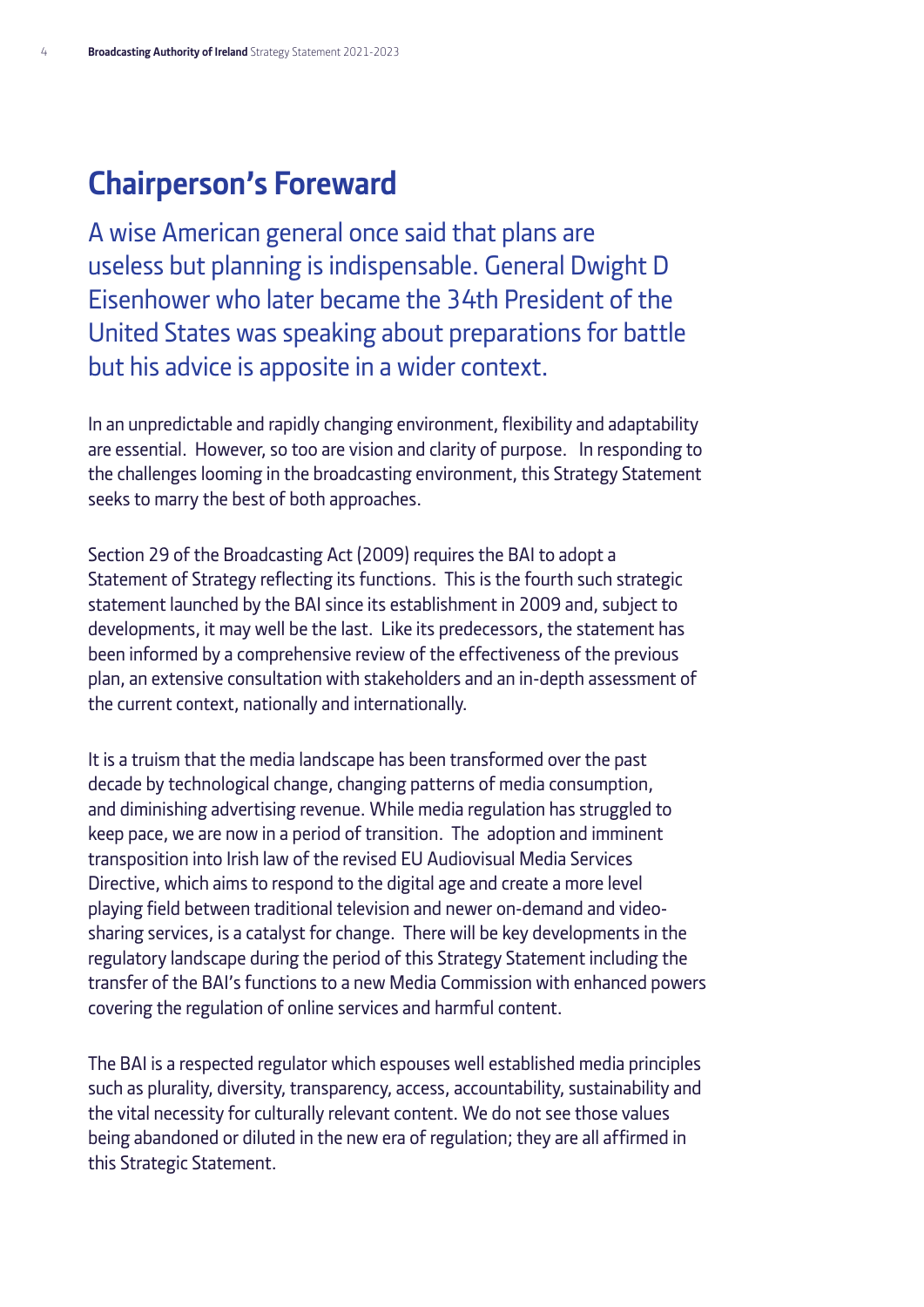We believe that their effective articulation needs new approaches and methods. In our view, the transposition of the AVMSD and other related changes will facilitate more effective independent regulatory mechanisms.

The main objectives and themes of our previous Strategic Statement are reflected in this new document but we have added a new overarching theme: Leadership in Change. In a time of transition, different futures are possible, some more benign than others. The BAI has a wealth of experience and expertise as a regulator. Drawing on that expertise, and informed by the values identified in this statement, we will actively seek to lead the process of change in a manner and a direction which protects and enhances the public good.

Dani Laurs

**Professor Pauric Travers** Chairperson 2014-2020

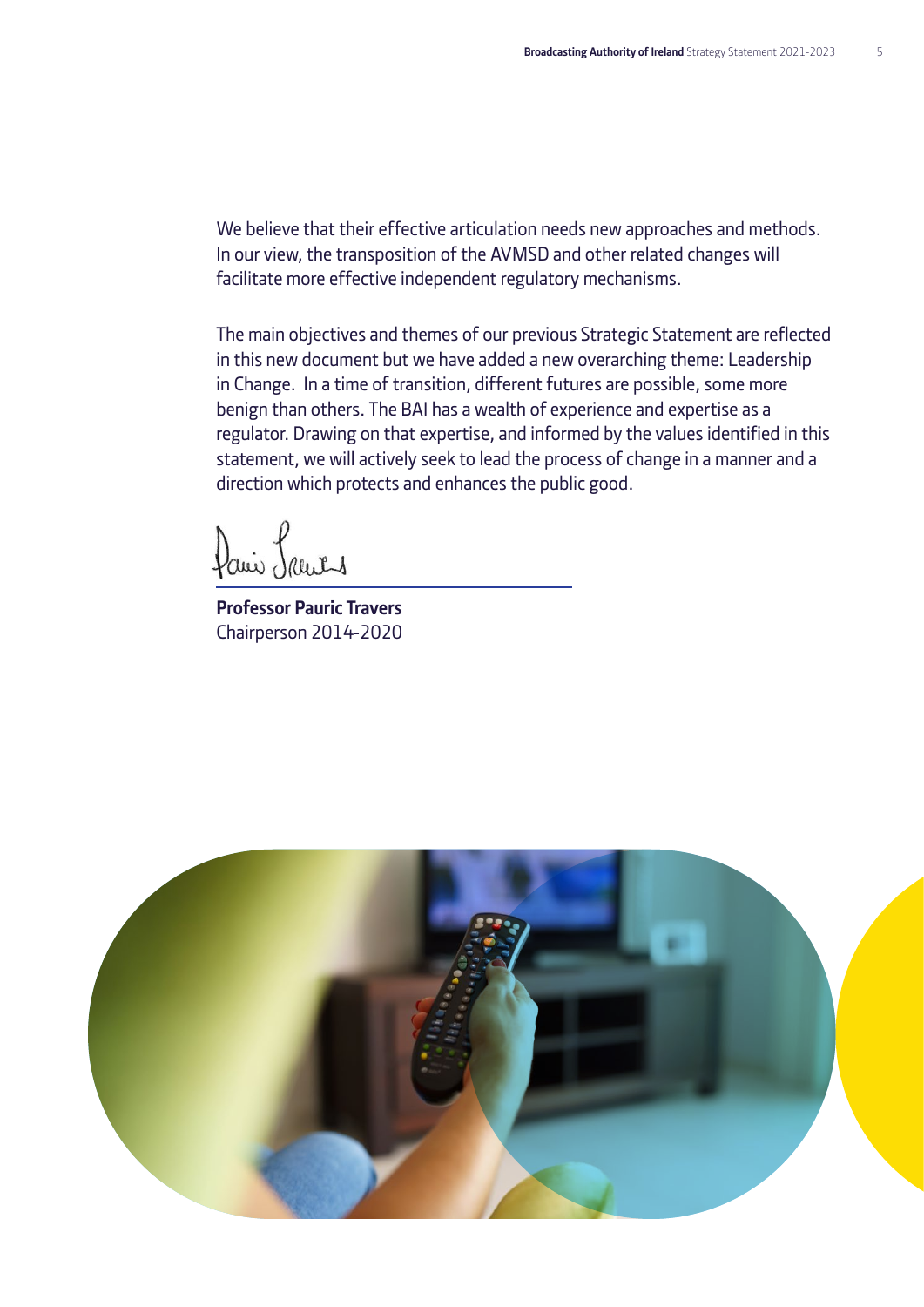### <span id="page-5-0"></span>**BAI Strategy Statement 2021-2023**

This Statement details the BAI's Mission, Vision and Values and five Strategic **Themes** for the period 2021-2023. Under each of the five themes, a series of high-level **Strategic Objectives** are proposed as well as the *intended Outcomes* and associated **Key Performance Indictors** (KPIs). The Strategic Themes and their related objectives identify where the BAI will focus its work and efforts over the next three-year period. The BAI will also publish an accompanying three-year high-level work plan to support the achievement of the strategic objectives as set out in this Statement.

The BAI will secure stakeholder feedback on the implementation of the Strategy mid-2022 and at the end of 2023. A mix of quantitative and qualitative strategies will be deployed to secure this feedback and relevant stakeholder satisfaction will be benchmarked against the research conducted in 2020 to assess the delivery of the 2017-2019 Strategy Statement (BAI Strategy **[Statement 2017-2019 – A Review](https://bit.ly/3pg5J4N)**). This will be a key information source for the BAI in assessing progress and will complement other measurement tools such as ongoing internal process reviews, market and audience research as well as the KPIs identified in this Statement.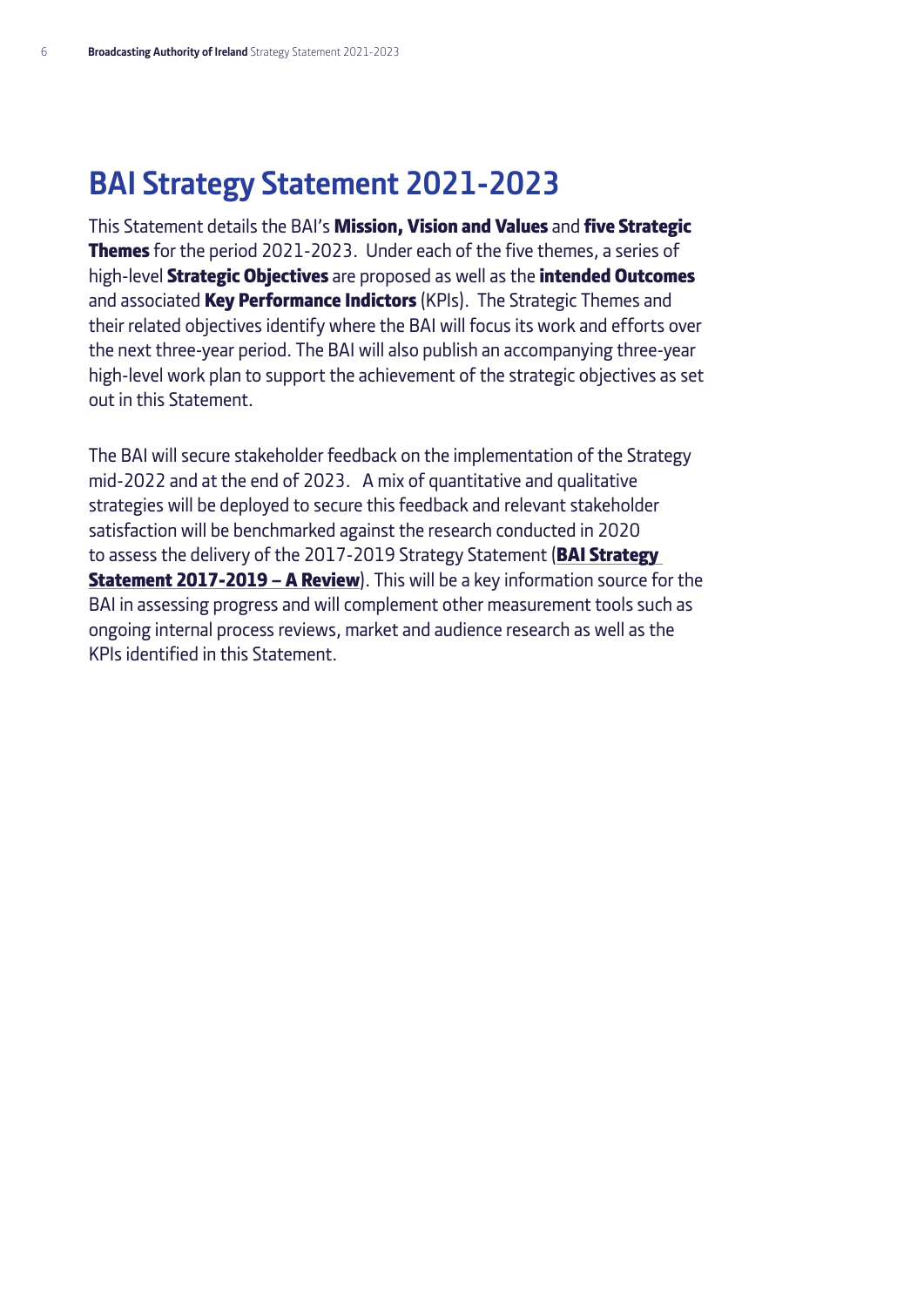

### **BAI Vision**

An Irish media landscape that reflects and shapes who we are.

#### **BAI Mission**

The Mission is divided into three distinct elements as follows:

- **i.** To regulate, foster and support a financially sustainable broadcasting industry and to respond to developments in the wider media environment in the public interest.
- **ii.** To promote a plurality of voices, viewpoints, outlets and sources in Irish media.
- **iii.** To foster diverse and culturally relevant quality content for Irish audiences.

#### **BAI Values**

These are the priority values that underpin the BAI's decision-making and operations and are the bedrock of its organisational culture. We are:

- **Expert** informing ourselves through engagement, research and a commitment to professional learning.
- **Accountable** in our decisions, our governance and our resources.
- **Flexible and Adaptive** in our regulatory practices and processes.
- **Fair** in our processes, procedures and decisions.
- **Independent** operating as an impartial regulator.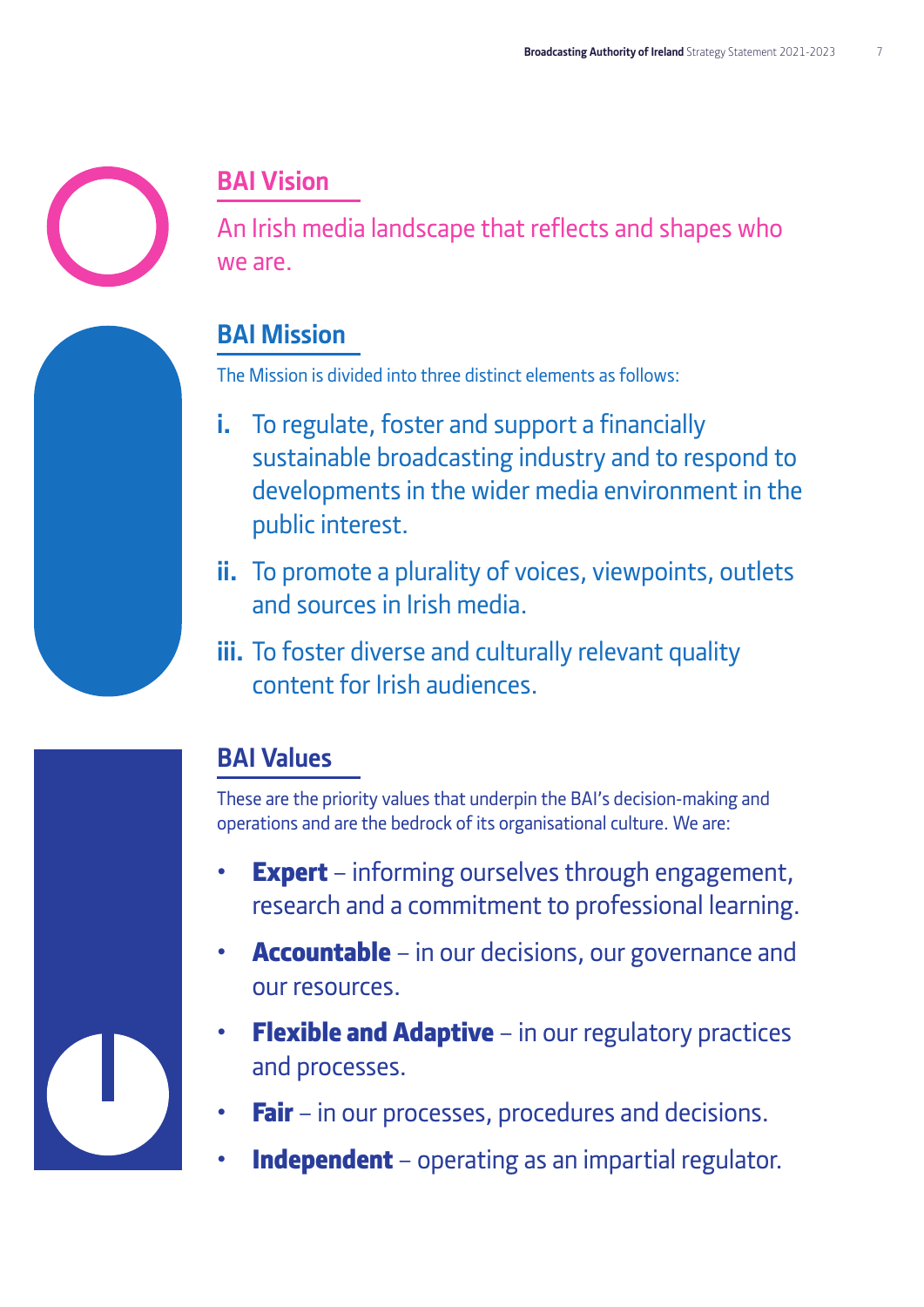### <span id="page-7-0"></span>01 **Promoting Plurality and Diversity**

#### **Strategic Objectives**

- **1.** Facilitate a mix of voices, opinions and sources of news and current affairs in audio and audiovisual media which enhances democratic debate and active citizenship in Ireland.
- **2.**Increase the production, availability and prominence of relevant audio and audiovisual content for all Irish audiences.
- **3.** Foster a media landscape that is representative of, and accessible to, the diversity of Irish society.

**4.** Foster and promote quality programming in the Irish Language.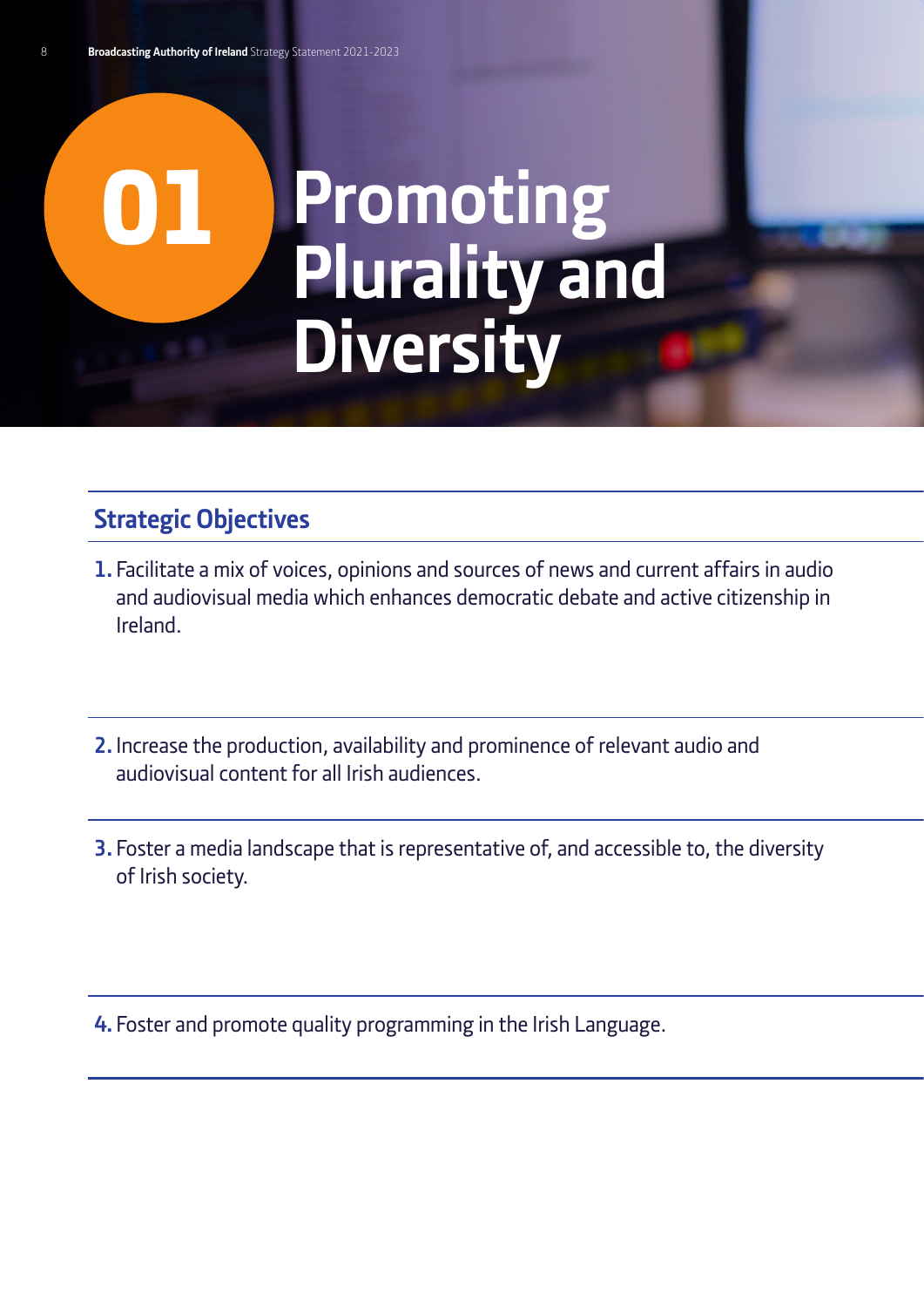

| <b>Outcomes</b>                                                                                                                                                      | <b>Key Performance Indicators</b>                                                                                                                                                                  |
|----------------------------------------------------------------------------------------------------------------------------------------------------------------------|----------------------------------------------------------------------------------------------------------------------------------------------------------------------------------------------------|
| The mix of voices, opinions and sources of news and<br>current affairs content available for audiences is<br>strong and trust in journalism is sustained and upheld. | 2021 BAI report assesses the impact of changes in<br>ownership on the plurality of media in Ireland between<br>2018-2020 and reports on compliance with BAI policy<br>thresholds.                  |
|                                                                                                                                                                      | Annual research profiling news consumption and levels<br>of trust in news among Irish audiences demonstrates<br>sustained levels year on year.                                                     |
| The range and sources of culturally relevant audio<br>and audiovisual content, including content in the Irish<br>language, available to audiences has increased.     | The BAI's Sound & Vision annual impact assessment<br>reports demonstrate increases in the production and<br>availability of culturally relevant and Irish Language<br>content for Irish audiences. |
| Irish audio and audiovisual media are more diverse in<br>terms of content, those involved in its production and<br>in on air presentation.                           | Develop and pilot a comprehensive Data Collection<br>Framework by the end of the Strategy period with a<br>view to providing transparent and accurate data on<br>diversity on an ongoing basis.    |
|                                                                                                                                                                      | BAI initiatives under its Gender Action Plan result in<br>quantifiable increases in female representation on and<br>off air over the Strategy period.                                              |
| Quality Irish language content, including news and<br>current affairs and content for youth audiences, is<br>available on a variety of media.                        | BAI initiatives under its Irish Language Action Plan<br>result in quantifiable increases in quality Irish language<br>programming over the Strategy period.                                        |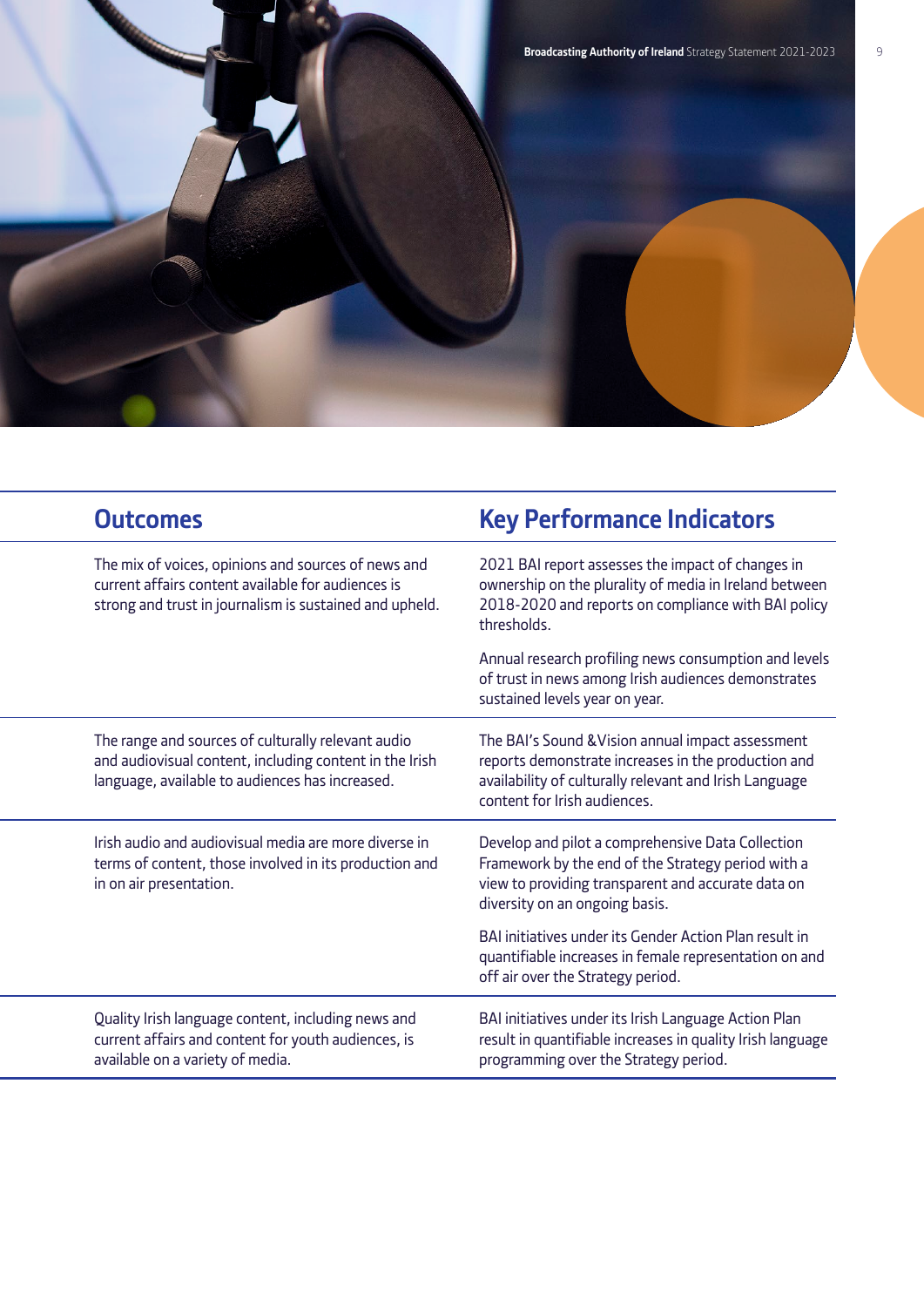## <span id="page-9-0"></span>02 **Achieving Excellence and Accountability**

#### **Strategic Objectives**

**1.** Regulate to achieve a responsible and accountable broadcasting sector.

**2.** Lead, model and promote high standards of environmental, economic and social practice in line with the UN Sustainable Development Goals (SDGs).

**3.**Demonstrate and promote high standards of governance practice in line with the Code of Practice for the Governance of State Bodies (COPGSB).

**4.** Improve regulatory practices to reduce regulatory burden.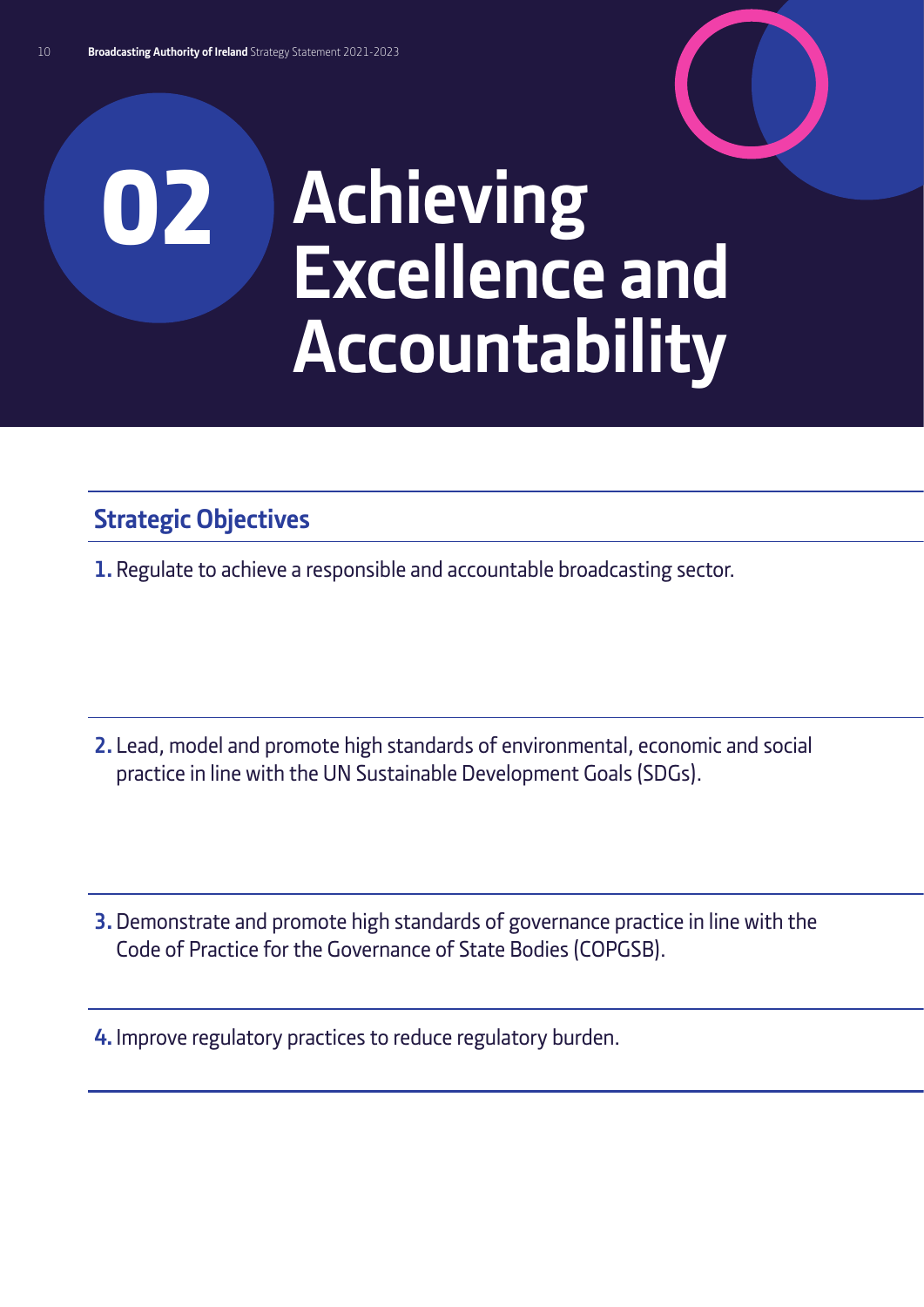|  | <b>Outcomes</b>                                                                                                                                                           | <b>Key Performance Indicators</b>                                                                                                                                                                           |
|--|---------------------------------------------------------------------------------------------------------------------------------------------------------------------------|-------------------------------------------------------------------------------------------------------------------------------------------------------------------------------------------------------------|
|  | The BAI is a trusted regulator by all stakeholders.                                                                                                                       | Mid-Strategy stakeholder survey demonstrates<br>sustained trust and confidence in the BAI's regulatory<br>processes.                                                                                        |
|  | Broadcasting sector demonstrates strong<br>accountability and responsibility.                                                                                             | Key compliance issues arising from broadcasters'<br>annual self-assessment compliance reports will be<br>tracked and followed-up on an ongoing basis to ensure<br>a reduction in compliance issues arising. |
|  | The BAI has established transparent practices and<br>reporting mechanisms which demonstrate high<br>engagement by the BAI with UN SDGs.                                   | The BAI will report annually on its performance against<br>targets as set out in its SDG Action Plan and Reporting<br>Framework over the Strategy period.                                                   |
|  | The BAI has facilitated the Broadcasting Sector<br>in developing a Sustainability Network that<br>demonstrates sound awareness of, and participation<br>in, SDG practice. | Annual increases in percentage of broadcasters signed<br>up to the charter of the Broadcasting Sustainability<br>Network and participating in annual sectoral<br>sustainability reports.                    |
|  | The BAI has established transparent practices and<br>reporting mechanisms which demonstrate a high level<br>of compliance by the BAI with the COPGSB.                     | 2021 BAI Report and Action Plan demonstrates<br>effective implementation of BAI Public Sector Duty.                                                                                                         |
|  |                                                                                                                                                                           | BAI Annual Report and Audited Accounts report full<br>compliance with the COPGSB.                                                                                                                           |
|  | Regulation is proportionate and serves the public<br>interest.                                                                                                            | Publish and review, periodically, BAI Statement under<br>S.32(4) of the Broadcasting Act 2009, demonstrating<br>actions taken to reduce administrative burden.                                              |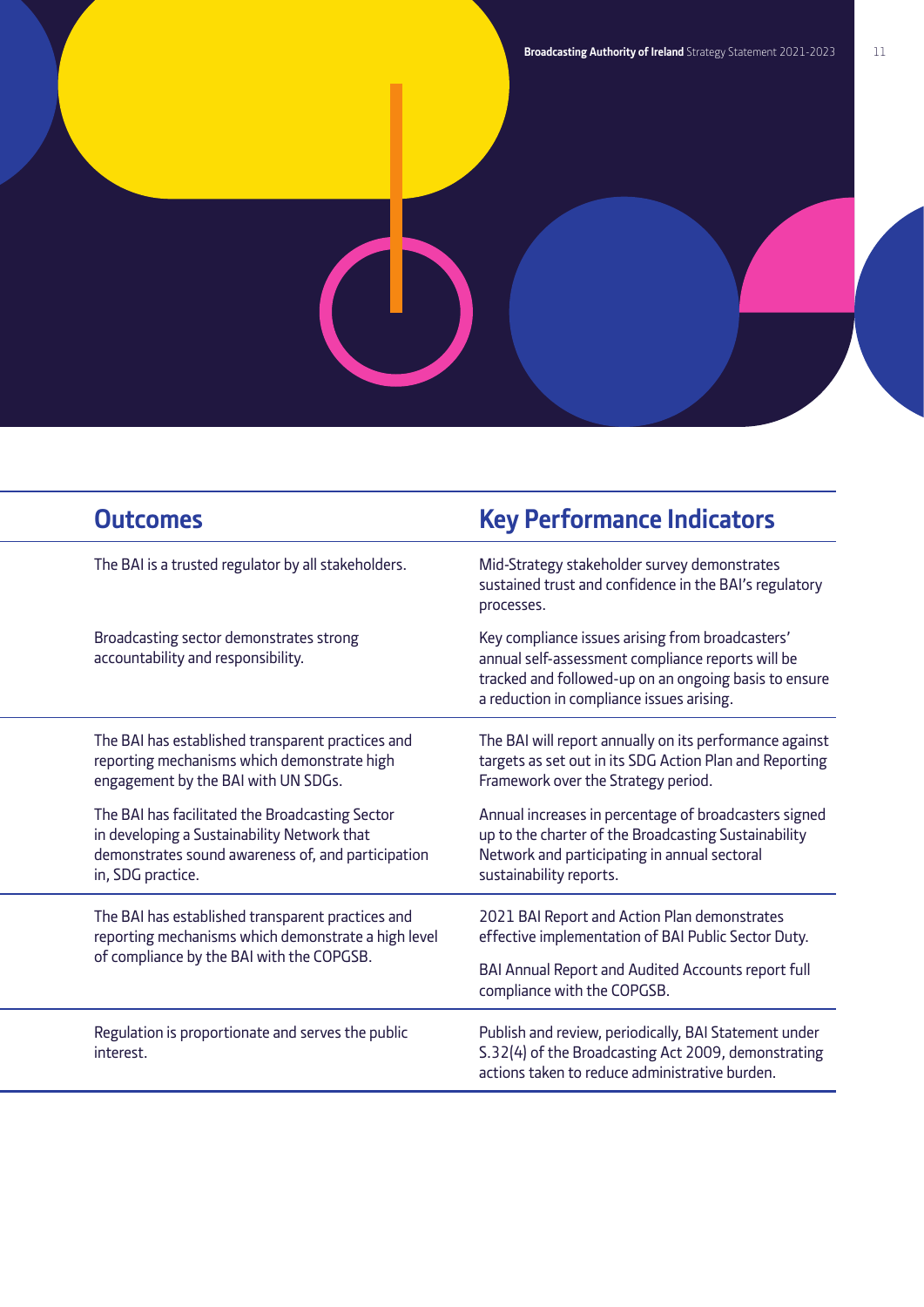# <span id="page-11-0"></span>03 **Leadership in Change**

#### **Strategic Objectives**

**1.** Lead debate and influence policy development on the future legislative and regulatory framework for digital and broadcasting media services.

- **2.** Respond, adapt to, and communicate on, developments in the wider environment, anticipating and assessing organisational, sectoral and audience impacts.
- **3.** Lead staff, review and transform the BAI's policies, practices and processes in preparation for integration into the new Media Commission.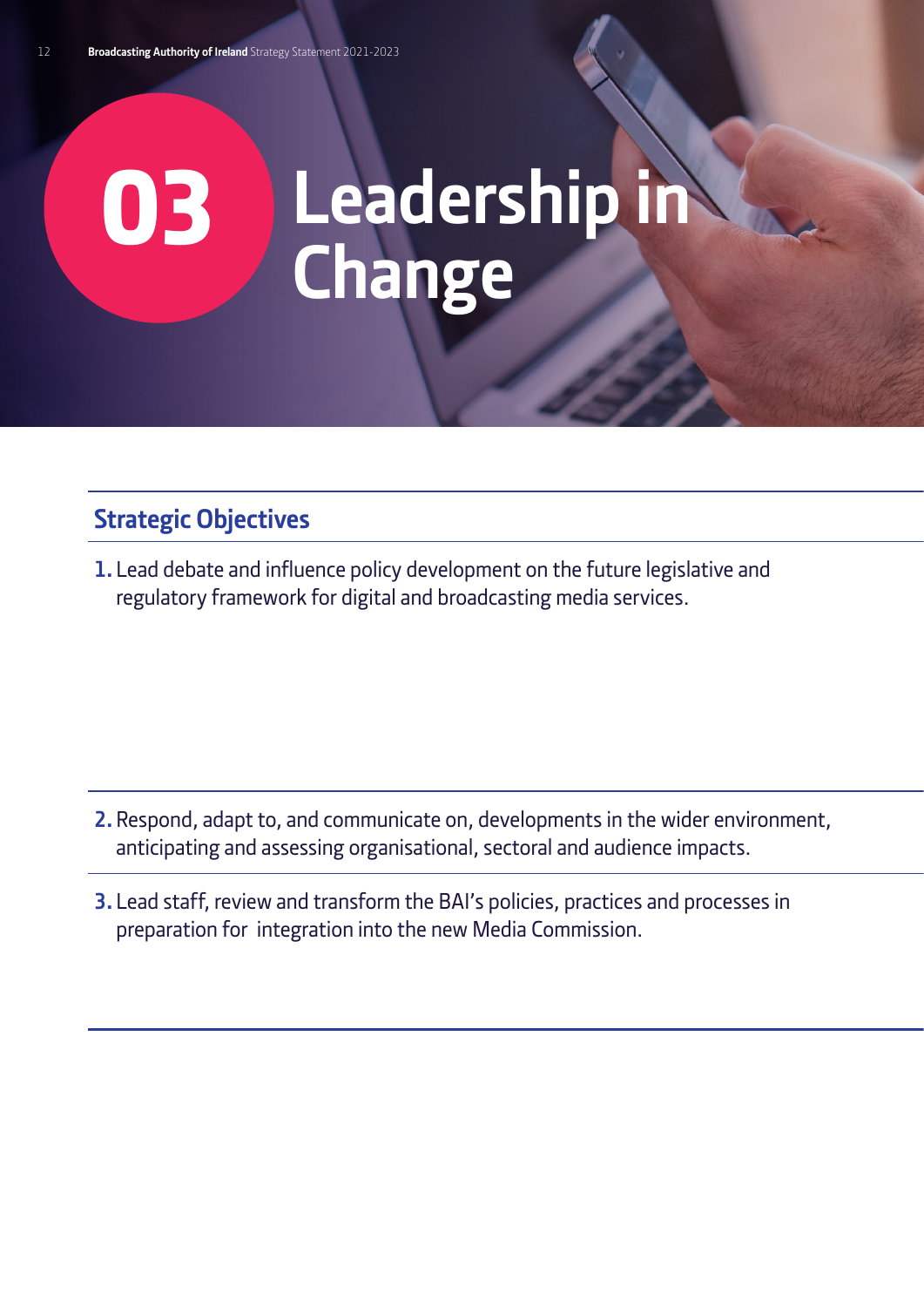

The BAI has used its knowledge and expertise in collaborating with national and international stakeholders in developing the future regulatory regime for broadcast and online platforms and in evolving its digital media policies to meet audience and user needs.

The BAI is viewed by stakeholders as an informative, authoritative and influential voice on media regulation.

BAI stakeholders have confidence in regulatory responses that are evidence-based, timely and proportionate.

The BAI has a strong leadership, learning and performance culture and an agile, motivated and informed workforce which will support the BAI in its full integration into the new Media Commission.

#### **Strategic Outcomes Strategic Contracts Rey Performance Indicators**

BAI delivers on KPIs and targets as set out in annual communications and stakeholder engagement action plans.

Annual reports on outcomes of key debates and networks demonstrate BAI participation and input in the shaping and influencing of the development of national and European media policy.

Mid-Strategy stakeholder survey confirms BAI as informative, authoritative and influential voice on media regulation.

Mid-Strategy stakeholder survey demonstrates sustained confidence in BAI regulatory responses.

Achieve target of 90% staff participation in organisational training identified in the BAI's Staff Training and Development Plan 2021-2022.

Bi-annual pulse surveys demonstrate positive engagement by BAI staff in the change management process.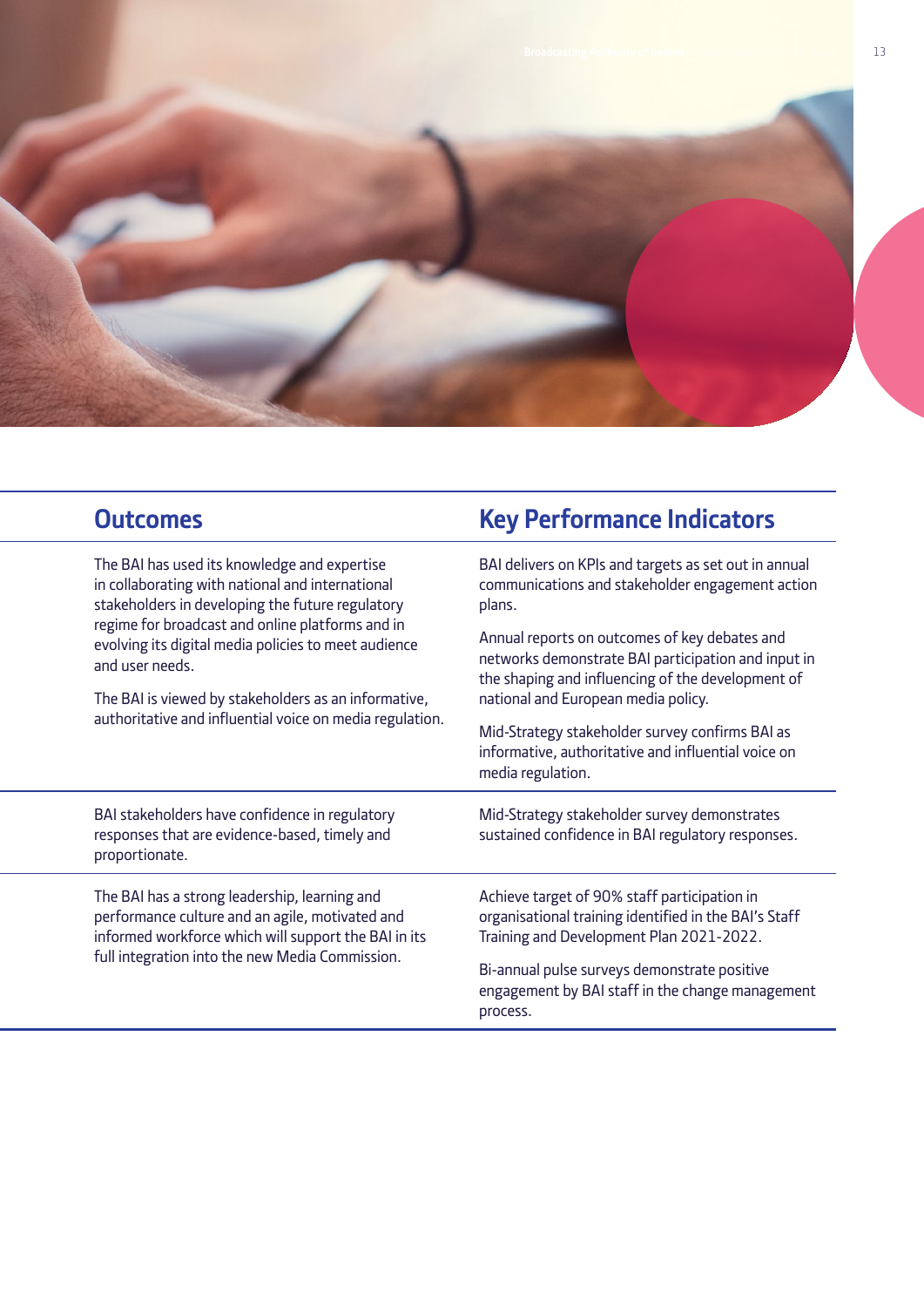## <span id="page-13-0"></span>04 **Empowering Audiences**

#### **Strategic Objectives**

- **1.** Enhance the understanding, engagement and participation of the public in the media landscape and promote media literacy.
- **2.**Inform and engage the public and BAI stakeholders on the review and revision (as appropriate) of BAI Codes, Rules and Policies.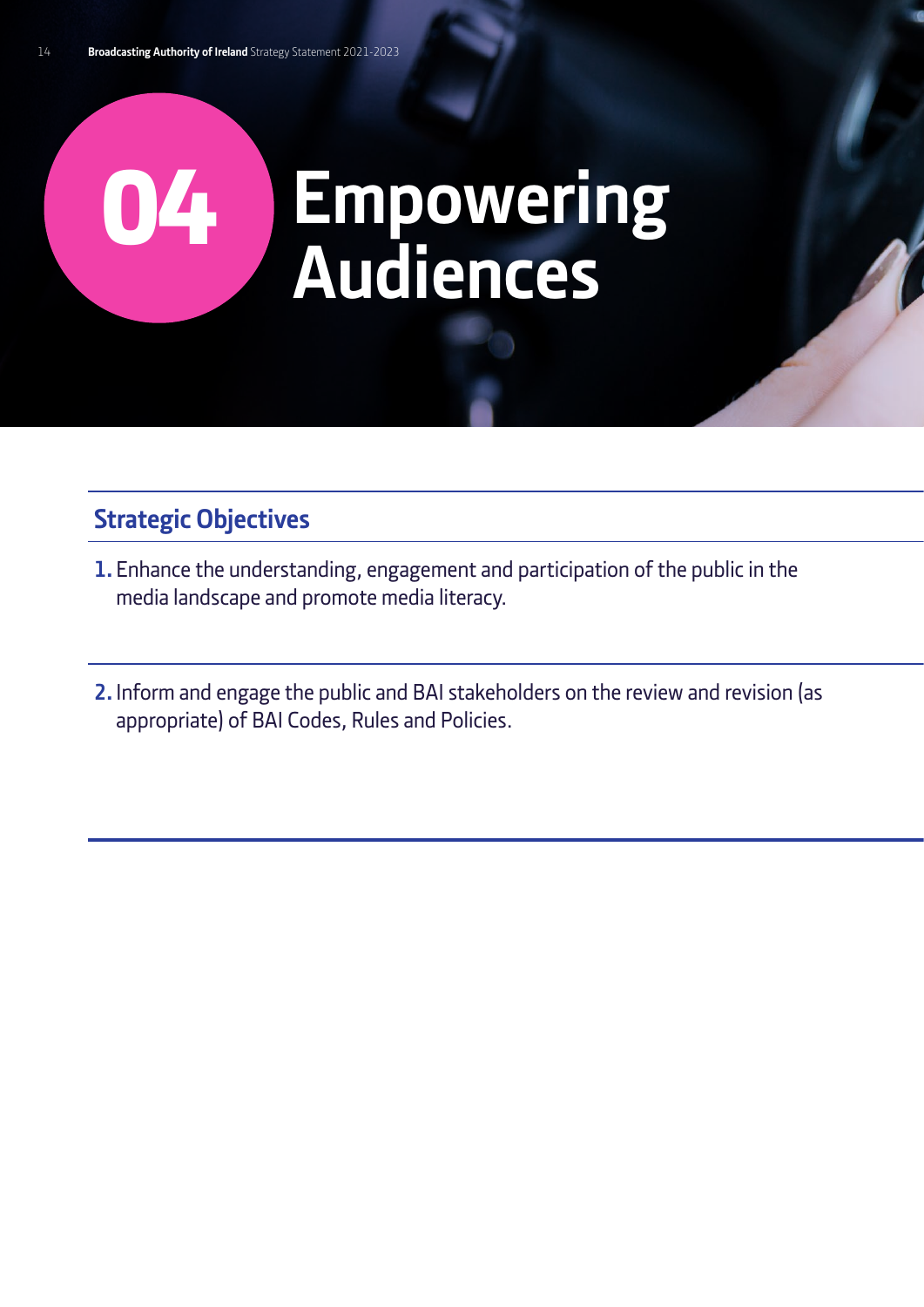

| <b>Outcomes</b>                                                                                                                                                                               | <b>Key Performance Indicators</b>                                                                                                                                                                                                                  |
|-----------------------------------------------------------------------------------------------------------------------------------------------------------------------------------------------|----------------------------------------------------------------------------------------------------------------------------------------------------------------------------------------------------------------------------------------------------|
| Audiences in Ireland are more connected to, informed<br>and engaged with, audio and audiovisual content.                                                                                      | Build on the success of the Be Media Smart campaign<br>through the facilitation of all Media Literacy Ireland<br>(MLI) activities and measure the audience and<br>stakeholder engagement with MLI initiatives through<br>a range of methodologies. |
| Public knowledge and understanding of BAI Codes and<br>Rules, and the values underpinning them, is enhanced.<br>There is increased public participation in the BAI's<br>regulatory processes. | Undertake quantitative and qualitative audience<br>research over the Strategy period to measure and<br>increase public knowledge and awareness of the BAI's<br>Codes and Rules.                                                                    |
|                                                                                                                                                                                               | The BAI will, over the Strategy period, trial and<br>measure the success of new methods of public<br>engagement in BAI public consultations.                                                                                                       |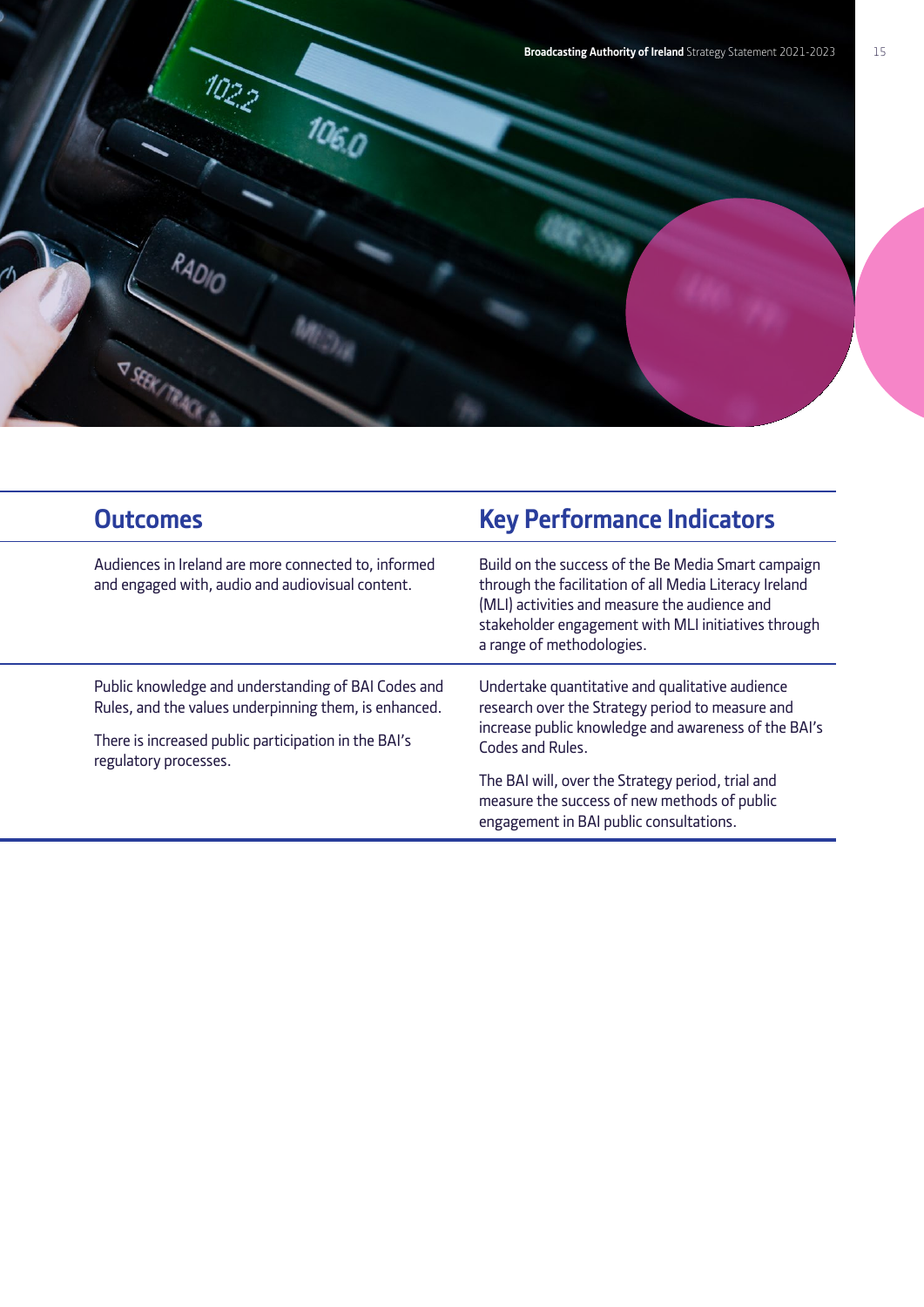## <span id="page-15-0"></span>**Enhancing Innovation and Sectoral Sustainability**

#### **Strategic Objectives**

- **1.** Enhance creativity and innovation as distinctive features of the Irish audio and audiovisual sectors.
- **2.** Support the achievement of enhanced financial sustainability for the Irish audio and audiovisual sectors.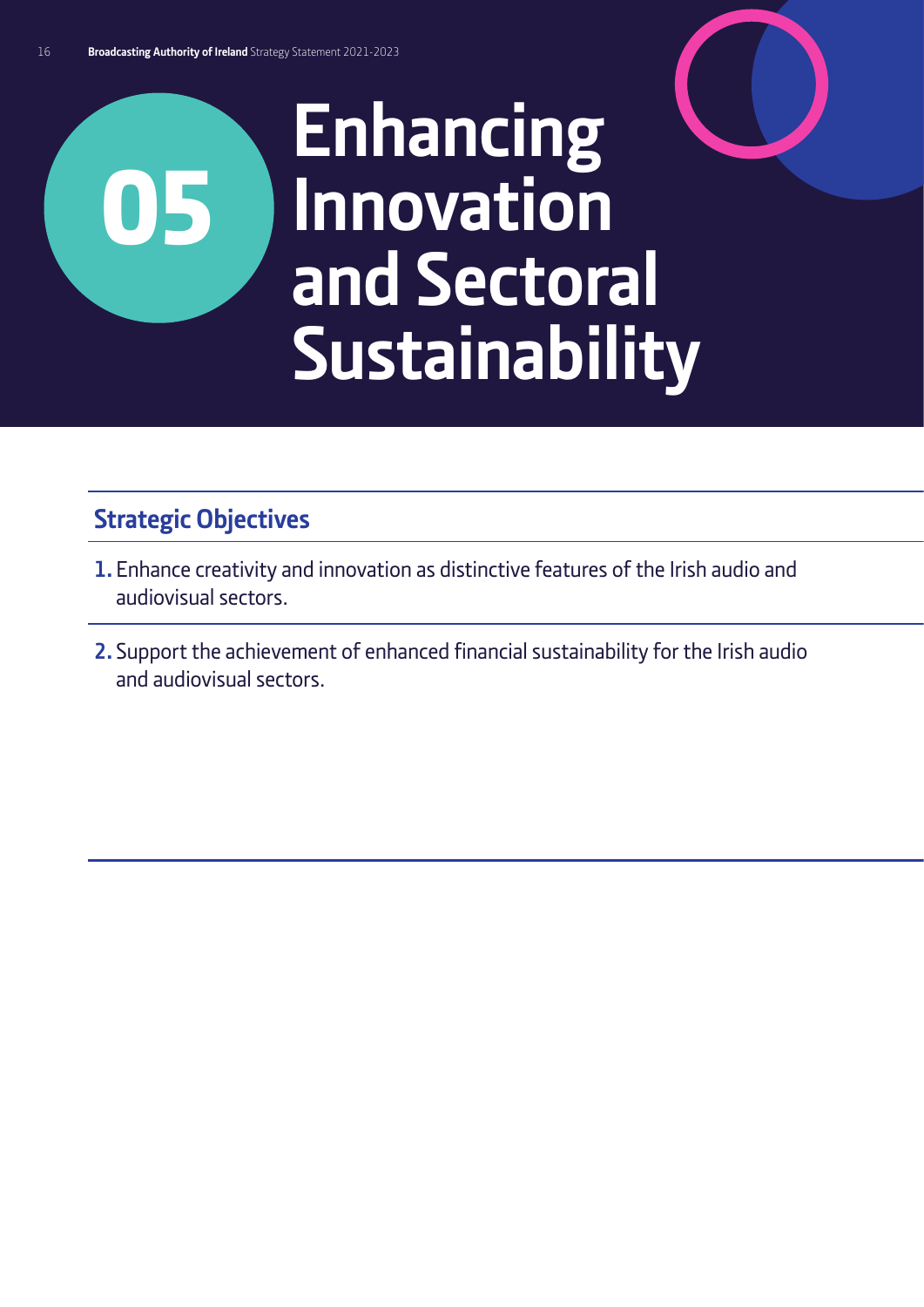Creativity and innovation are a focus of the BAI's sectoral support activities (including the Broadcasting Funding Scheme and BAI Sectoral Development).

The long-term viability of the Irish audio and audiovisual sectors has been enhanced by BAI initiatives in this area.

#### **Strategic Outcomes CO Key Performance Indicators**

Annual reports measure success of the BAI's Funding Schemes in incentivising and supporting creativity and innovation in the Irish audio and audiovisual sectors.

Initiate/participate in at least 5 events or activities annually that are focused on supporting the achievement of enhanced viability for the Irish audio and audiovisual sectors.

Allocate a minimum of 60% of annual BAI Sectoral Development funding to a range of training and skills development initiatives organised by the Irish audio and audiovisual sectors aimed at supporting the financial sustainability of the audio and audiovisual sectors.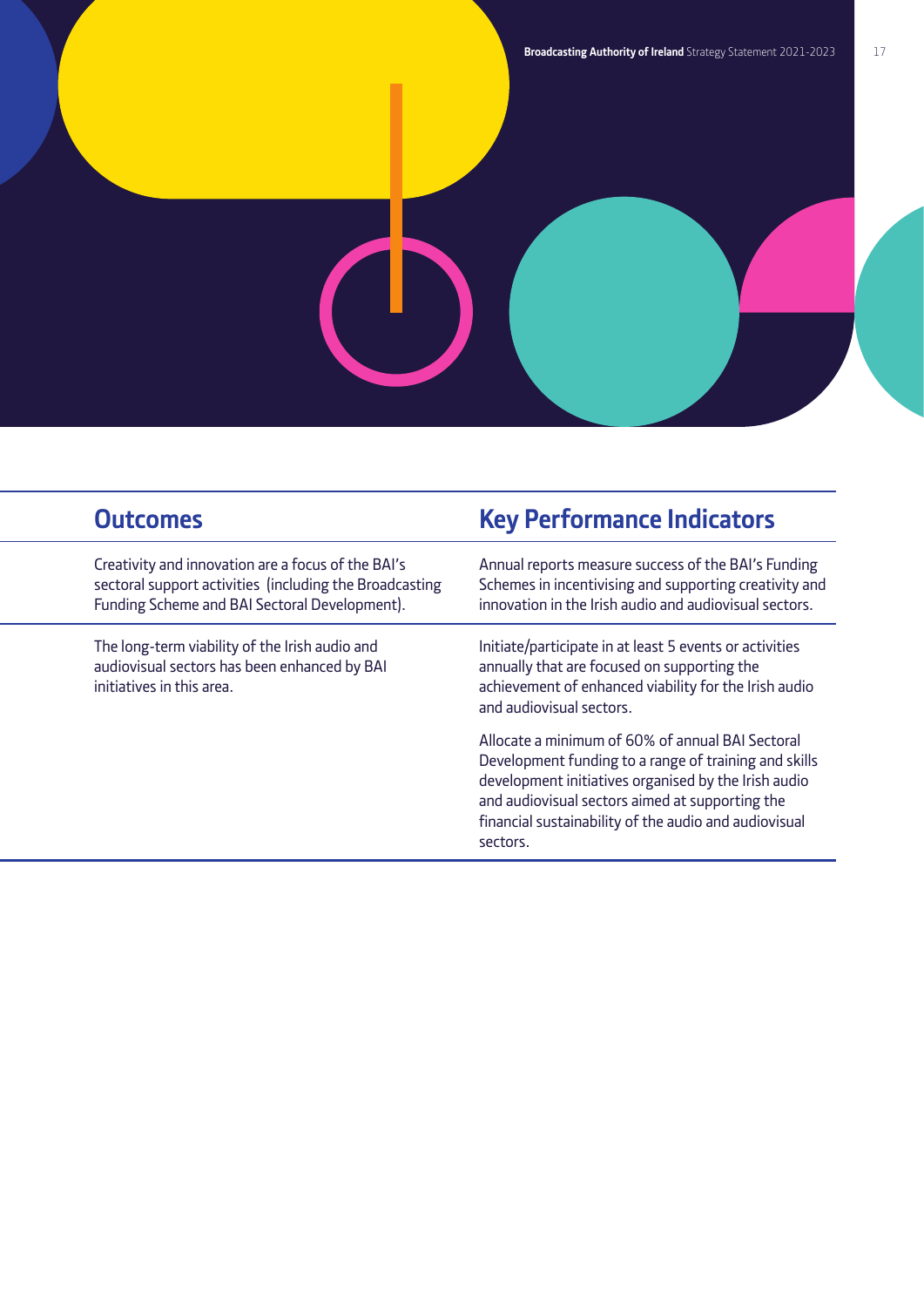#### <span id="page-17-0"></span>**Our Commitment to Human Rights and Equality**

Section 42 of the Irish Human Rights and Equality Act 2014 provides that public bodies, in the performance of their duties, have regard to the need to eliminate discrimination and to promote equality of opportunity and treatment and to protect, promote and fulfil the human rights of its members, staff and the persons to whom it provides services.

The objectives and functions of the BAI as set out in the Broadcasting Act 2009 speak directly to equality and protection of human rights such as freedom of expression, protection of minors, accessibility and disability equality, right to privacy, right to an effective remedy, right to education, and the right to protection from discrimination. Promotion of equality, the elimination of discrimination and protection of human rights are therefore at the heart of our work and our values which include fairness, independence, expertise and accountability. The BAI is committed to an inclusive culture of respect, dignity, equality and fairness in how we engage with the public, our stakeholders and between our staff.

In accordance with our public sector duty, and in preparation for this Strategy Statement, the BAI established a cross functional steering group to assess the human rights and equality issues relevant to the BAI's functions and purpose, and to report on the specific work areas and the policies, plans and initiatives in place to address these issues. These include, by way of example, the development of codes and rules that protect the human rights of Irish audiences, investigating the public's complaints under such codes and rules and ensuring access to media by those who have a disability. We engage the public and our stakeholders directly in our regulatory processes through open accessible written and online communications. Equality and promotion of diversity and inclusion are to the forefront of BAI Sectoral Development and Funding Schemes. These schemes support the implementation of specific diversity action plans, for example the BAI Gender and Irish Language Action Plans.

The BAI maintains a workplace environment that encourages and supports the right to dignity at work, equitable treatment and respect for our individuality and diversity. This inclusive culture is supported by policies and initiatives such as Dignity at Work, Grievance Procedure, Training & Development and our Employee Wellness Programme.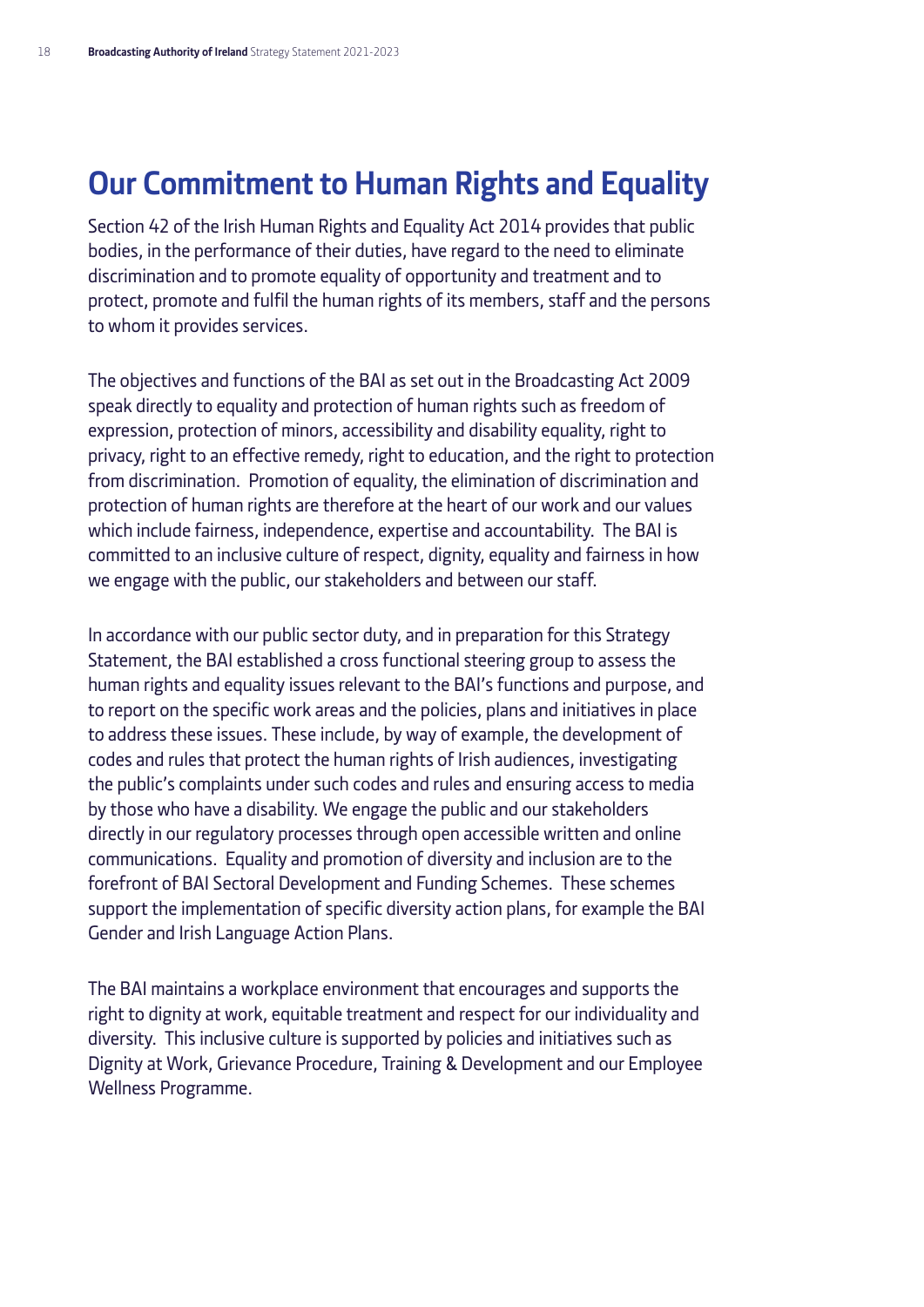This Strategy Statement commits the BAI to assessing, addressing and reporting annually on these issues and our Public Sector Duty obligations are inherent in all five strategic themes and their related objectives and activities. The Strategy Statement also takes account of legislative and regulatory changes expected during the next three-year period, including the transposition of the Audiovisual Media Services Directive and enactment of the Online Safety and Media Regulation Bill. Both pieces of regulation address a wide range of fundamental rights and freedoms including Freedom of Expression, Freedom of Thought, the Rights of the Child, the Right to Privacy, the Right to an Effective Remedy, the right to Free Association, rights in relation to Disability and Equality and the right to the Protection from Discrimination.

In particular, Theme 3 of the new Strategy Statement, entitled "Leadership in Change" aims to ensure that many of the same principles, values and protections for audiences and children that are available in respect of television broadcasting services can be successfully extended to online environments.